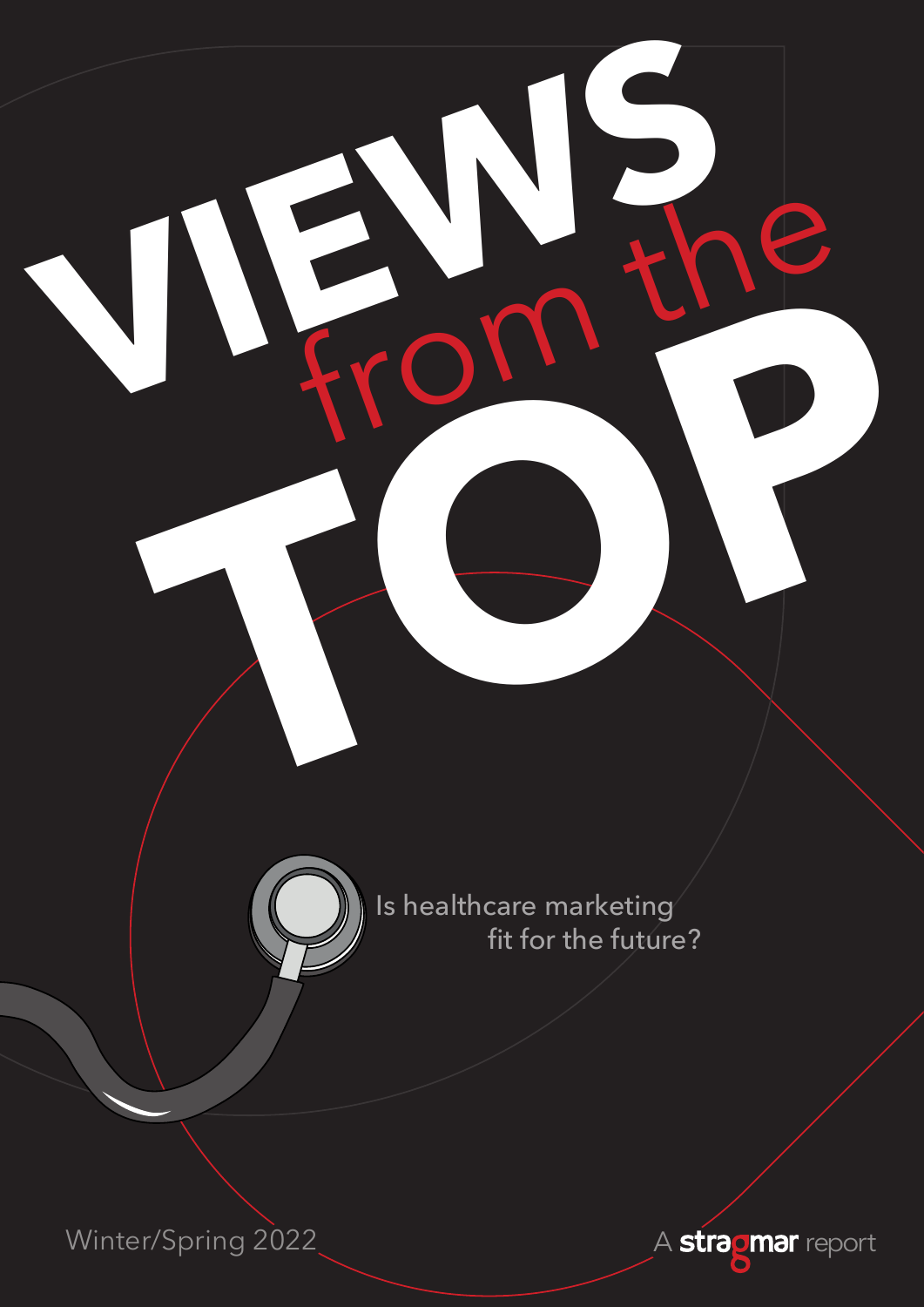# Are we **FIT** for the **FUTURE?**

Adapting to change in order to survive the future should be a central theme in everyone's marketing endeavours. But it is an understanding of what to change, and what to become, that holds the key to dominance. However, change too slowly and we falter. Change too little and we falter. Fail to spot the change needed until others have got there first, and, yes, we falter.

**2**

Here, gathered for the first time in one report, are the views of over 100 leaders in healthcare marketing, all responding to the crucial questions of today's healthcare marketing environment: if marketing practices and approaches are changing, how will they change? What are the implications for marketers? What does the future look like for healthcare marketers and how can we ensure we are set for it? The research focused on understanding how well-prepared (or otherwise) organisations are for the future healthcare environment.

Our research sought responses from the most senior and influential marketers in the healthcare sector. For that we determined influence based on seniority (CMO, SVP, VP, Director and Head of Departments), thought leadership (reach, publication, and contribution) and scope (Global and regional marketers).

The leaders that participated covered a broad range of healthcare organisation including Lifesciences, Consumer Health and Digital Health, although the majority (78%) were Pharmaceutical and Medical Technology providers. 80% of the participants were Director level and above. 77% had regional or global responsibilities.

We hope this reasearch shed informed light on the one fundamental question facing us all as marketers:

### **Are we fit for the future?**

If, like us, you are eager to know what these views from the top tell us, read on.

### **Our 100+ Top Tier respondents**

We invited leaders in healthcare, medical technologies and medical devices to reply to our probing questionnaire. All were Director level, CEO, country leads or board members – truly amongst the top tier of professionals with a remit to manage their companies' marketing capabilities. And as you'd expect, we found some pretty juicy nuggets.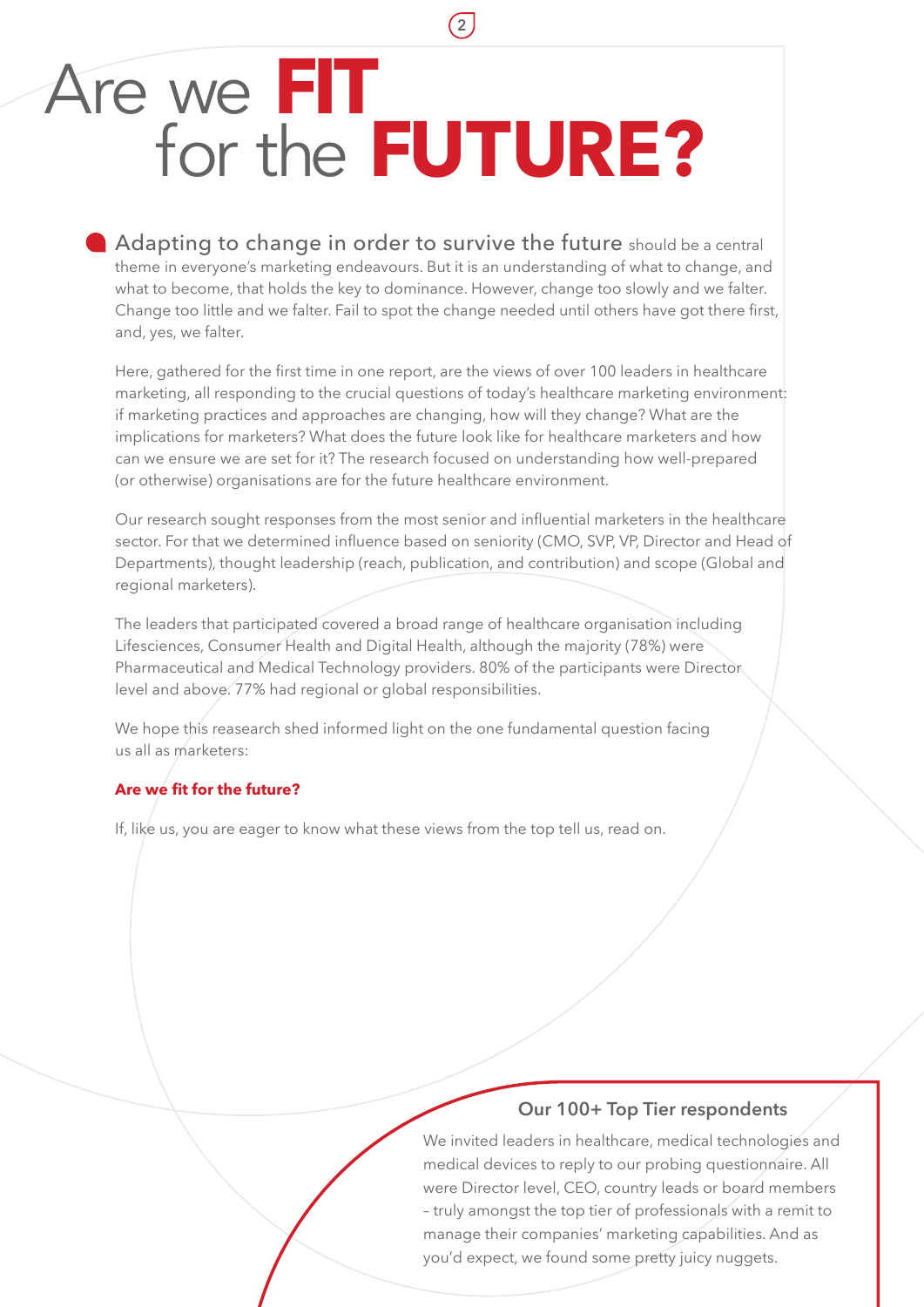### **3** Who, Where, What





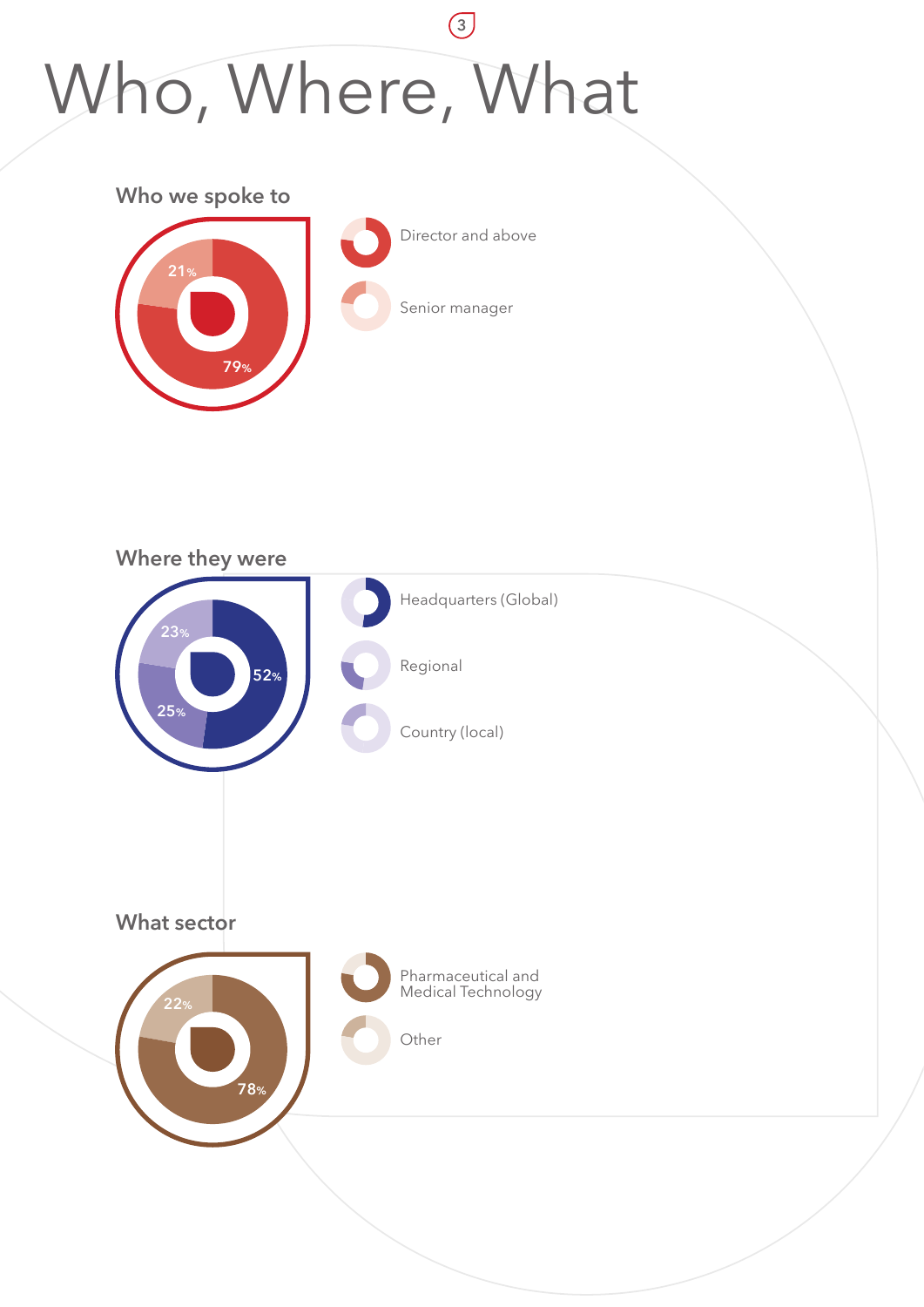### Where  **NEXT?**

Senior figures agree: the disruptive force of change will not spare healthcare marketing. Almost half strongly agreed that the next 10 years will be more transformative for marketing than the previous 30 years. And we saw where our respondents believed change would have an impact.

**4**



### **OMNICHANNEL**

An overwhelming majority agreed that omnichannel is a necessity for marketing to thrive.

### **PATIENT INFLUENCE**

A sizeable number believe that the influence of patients will be more important that HCPs in 10 years.

### **DIRECT-TO-CONSUMER**

DTC will continue to grow in relevance and impact.

### **Views from the top**

The multi-channel ecosystem is a fact. If we wish to exert influence we need to embrace it. Even more so when considering that it's patients who will be our most valuable audience in the years ahead.

The big question is: **are we ready?**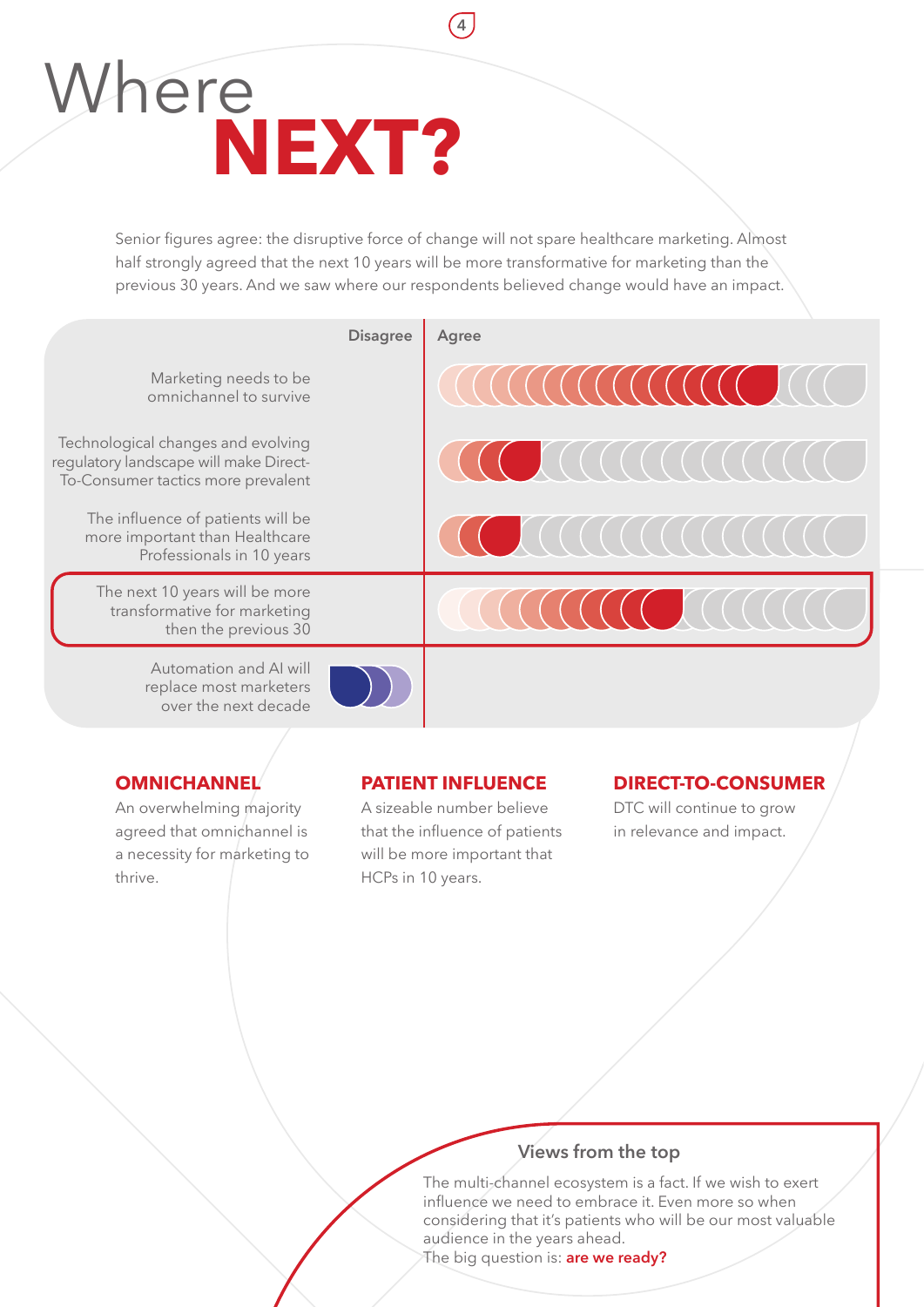### Do we still need **MARKETING?**

**5**

#### **Rating of the Importance of Marketing over THE LAST 5 YEARS**



#### **Rating of the Importance of Marketing over THE NEXT 5 YEARS**

**0% 89%** Not very important Very important Our 100+ Top Tier respondents expect to see a significant increase in the importance of marketing in the healthcare industry over the next five years, compared to the previous five. This anticipated increase is driven partly by ongoing maturation of the industry, married to increasing competitiveness and innovation moving organisations towards new terrains. The challenge posed to the industry is changing at a rapid rate, so we need marketers to write a new code to solve the new equation.

Responses to our question about ownership of key tasks reveals a lack of clarity in wildly varying environments with no discernible pattern: inevitably creating operational inefficiencies. There are several areas where half of the responses suggests dual ownership, marketing is increasingly recognised as very important, and activities such as 'customer experience' or 'segmentation and targeting' are 'owned' by both Marketing departments and Sales departments. This indicates that, in response to the need for integration of functions across teams coordination, collaboration and trust will be essential.

Hakeem Adebiyi, Global Category Director at Vernacare observed "It's the labels that cause a lot of the problems. The Nirvana is [when] divisions are completely integrated into a commercial division.

### **In your organisation does marketing, sales, both, or neither, own the following activities?**



### **A Stragmar View**

Marketing leaders realise that the compound effect of the environmental changes means that what got us here will not get us where we need to go. We are entering a period that requires a new roadmap to navigate a path to success.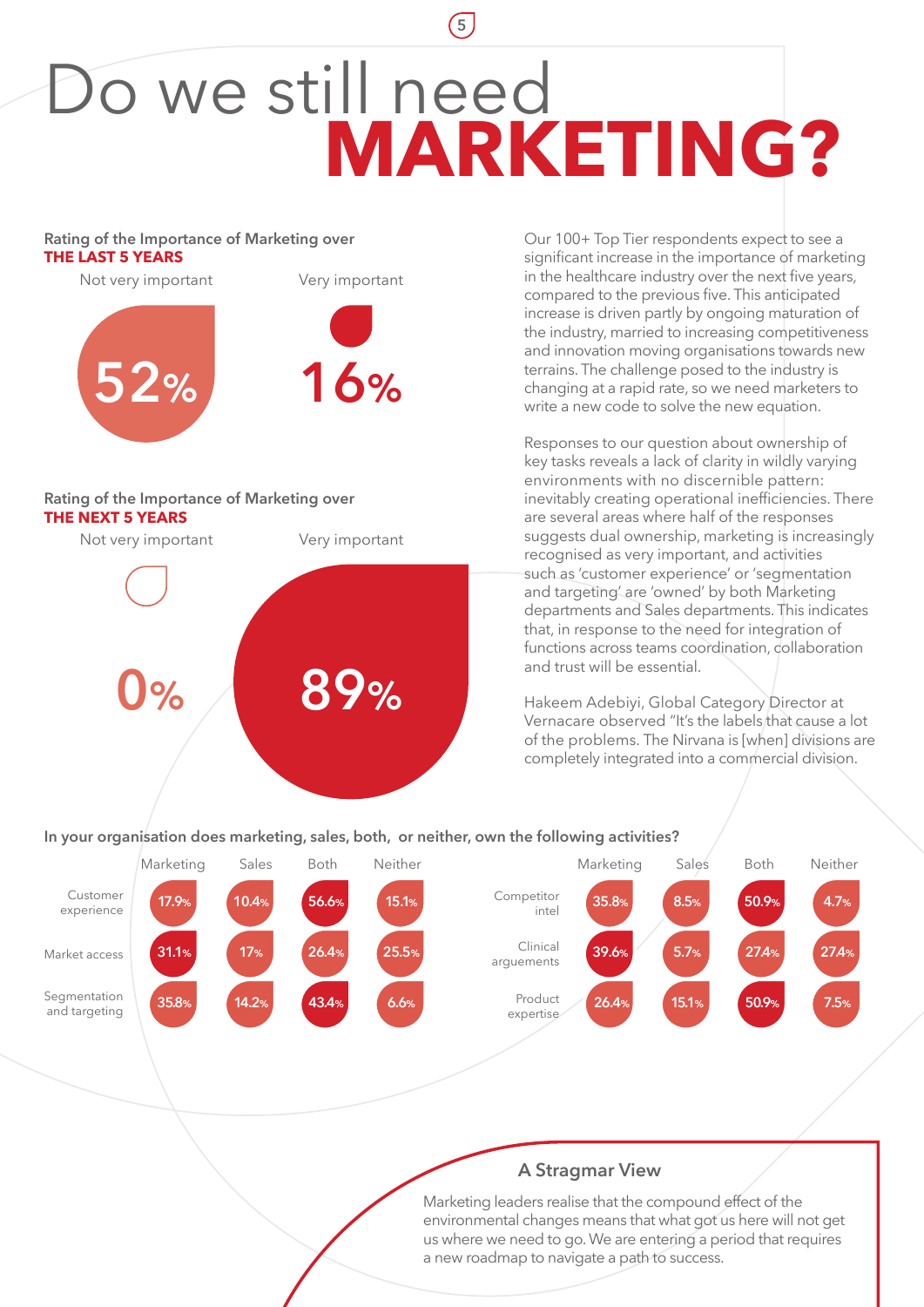## **6** Will **CREATIVITY**<br>and **INNOVATION**<br>be our saviour?

Our respondents' observations regarding creativity and innovation showed there's definitely a need for 'better'. Out of our respondents across all sectors of healthcare, not even one rated the industry a 5 out of 5 for creativity.

The current toolbox and hand-me-down approach has led to an inertia that has meant we have not felt the need for a re-think. Creativity and innovation in marketing have been relegated to 'nice-to-have'. Now, more than ever, it seems that the moment has well-and-truly arrived for Marketers to step up and create and innovate. However, looking to other industries for inspiration was almost universally accepted.

Unfortunately, when it comes to adopting ideas from these other sectors, the rate was far lower.

**98% of our respondents said they drew inspiration from other sectors** 



Draw inspiration from other sectors

Did not draw inspiration from other sectors

**Rating for creativity and innovation**



**The rate of adoption of ideas from other sectors is low**



### **A Stragmar View**

We must break the psychological, conservative pressure that has restrained the creative and innovative instinct of healthcare marketers. Conservatism in product development is bringing with it the vital necessity for new and creative approaches in the way they are introduced and socialised with customers. 'Agile', 'fail fast' and 'fail forward' mantras can help elevate us all to a more creative and innovative marketing culture.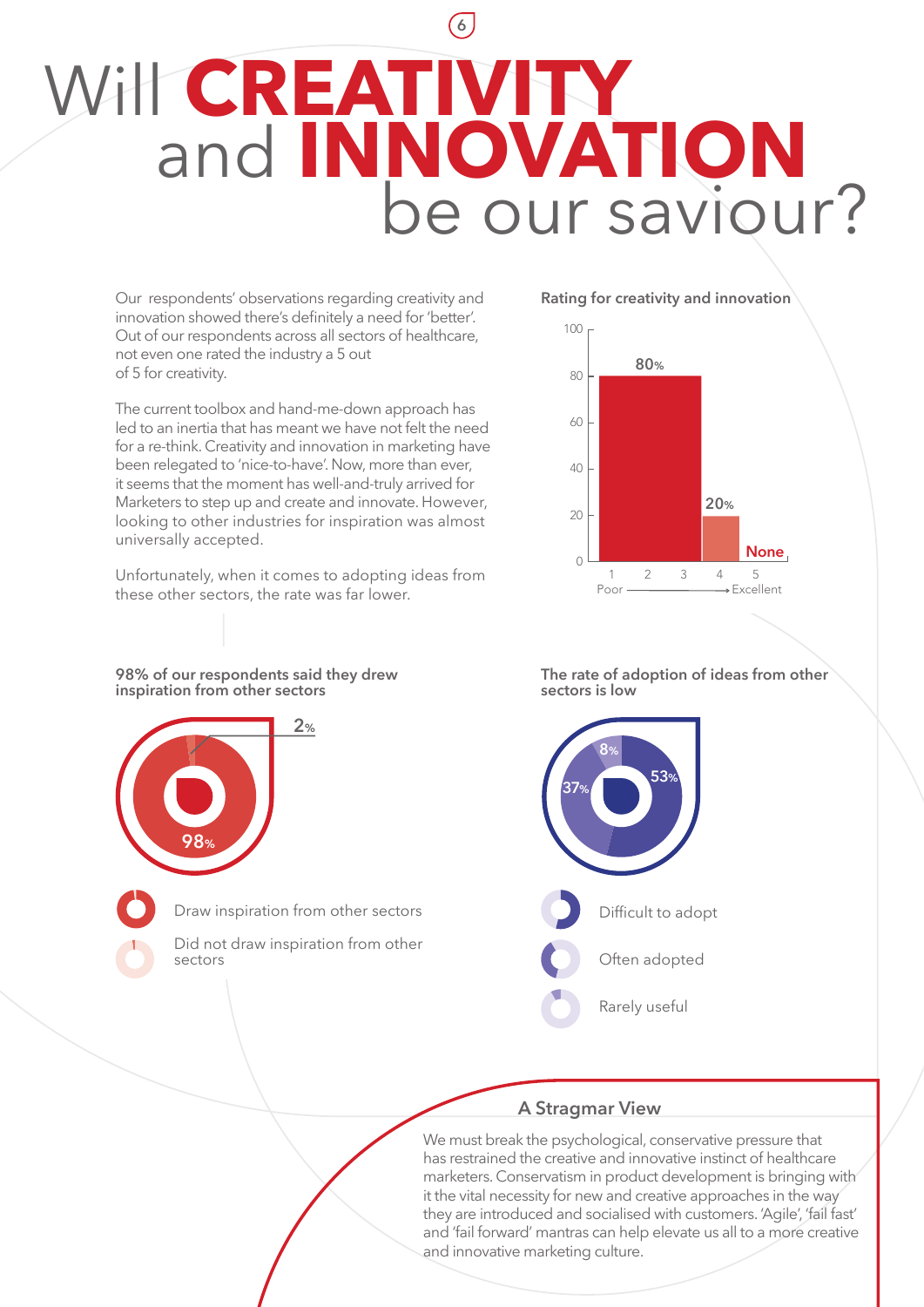### **7** What might be **STIFLING** innovation and creativity?

Although marketers almost universally agreed that they drew inspiration and learnings from other industries, the view from our respondents was that external factors such as regulations impacted on innovation and creativity. A worrying, 50% felt that 'real marketing' was alien to the healthcare sector.

Paul Simms, CEO of Impatient Health observed that "more than 25% of marketers in healthcare feel that they face a 'difficult or outdated regulatory environment', and that their efforts are stifled, though not for lack of trying."



**Regulatory climate is difficult or outdated 25%** 

However, some issues are seen as tough to overcome irrespective of creativity and innovation.

- "Dealing with cross border RA and Legal restrictions in a borderless digital age"
- $\bullet$ "Markets access with new/high price medications"
- "Regulatory and legal obstacles"
- **C** "Data and privacy"
- "Health Economics and Outcomes Research justification & pricing pressure post-pandemic"
- "Ability of developing public health systems to simultaneously invest in their capacities and support innovative medical technologies and digital innovation"

There are plenty of internal issues as well. Respondents cited examples such as:

- Confirmation bias. "We do the same things over and over again because it's what expected and we're all comfortable / satisfied with it. Anything truly innovative or disruptive is labelled a fad or vanity exercise and isn't taken seriously."
- A siloed culture and structure.
- A lack of martech capabilities in senior management.
- Fear

### **A Stragmar View**

Healthcare marketers are often healthcare first and marketers second. This lack of a foundational road map can make it challenging to successfully take ideas from outside the sector and adapt them. On top of that, new ideas require a deeper understanding than proven ones, and without deep understanding, adoption of new ideas is difficult. Faced with perceived regulatory constraints and internal issues of inertia and resistance to change, there is a disconnect between the recognition of the need to change, and the appetite to do so.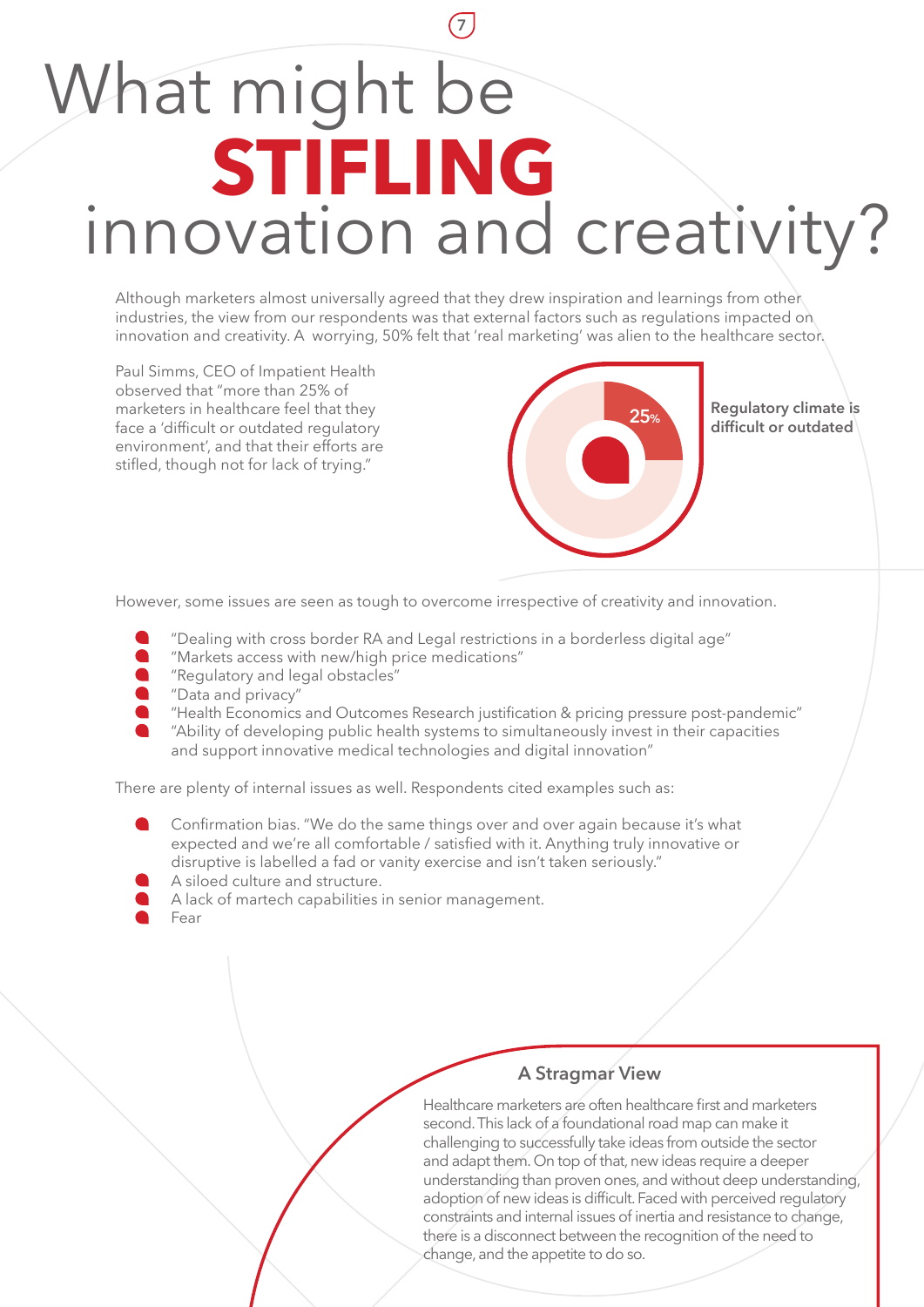### If not now,  **WHEN?**

Our respondents expect the next five years to be more competitive and for the need for marketing to be greater. But this is in sharp contrast to their observations about the industry's current state. It's felt that, whilst product knowledge is excellent, marketing capability is not. In other words, the product is a comfort zone, but effective marketing is tough territory. The industry's success is built on a platform of successful product innovation, and culturally it has come to worship the product. Hence the high score for excellence in understanding products. However, the future requires similar level of excellence in understanding of marketing and customers. The future we are heading towards depends on the latter. Healthcare marketers are talented, intelligent but rarely brilliant at marketing because they did not need to be.

**8**

#### **Critical strengths considered excellent, by category**



This is borne out by further responses. When asked to describe the most fitting description of their offer, only a third thought they offered a holistic solution, with a quarter describing their offer as product only.

### **Which of the following best describes your organisation's proposition?**



### **A Stragmar View**

Though the picture has evolved other the last decade, the value proposition is still very product centric. Disruptive innovations demand more holistic solutions, more integrated and coherent experiences. And customers will need to be seen as consumers of the answer to their needs, not merely purchasers of a packaged set of technologies. The industry needs to go 'beyond the product' but doing this well requires excellence in understanding of Product, marketing and customers.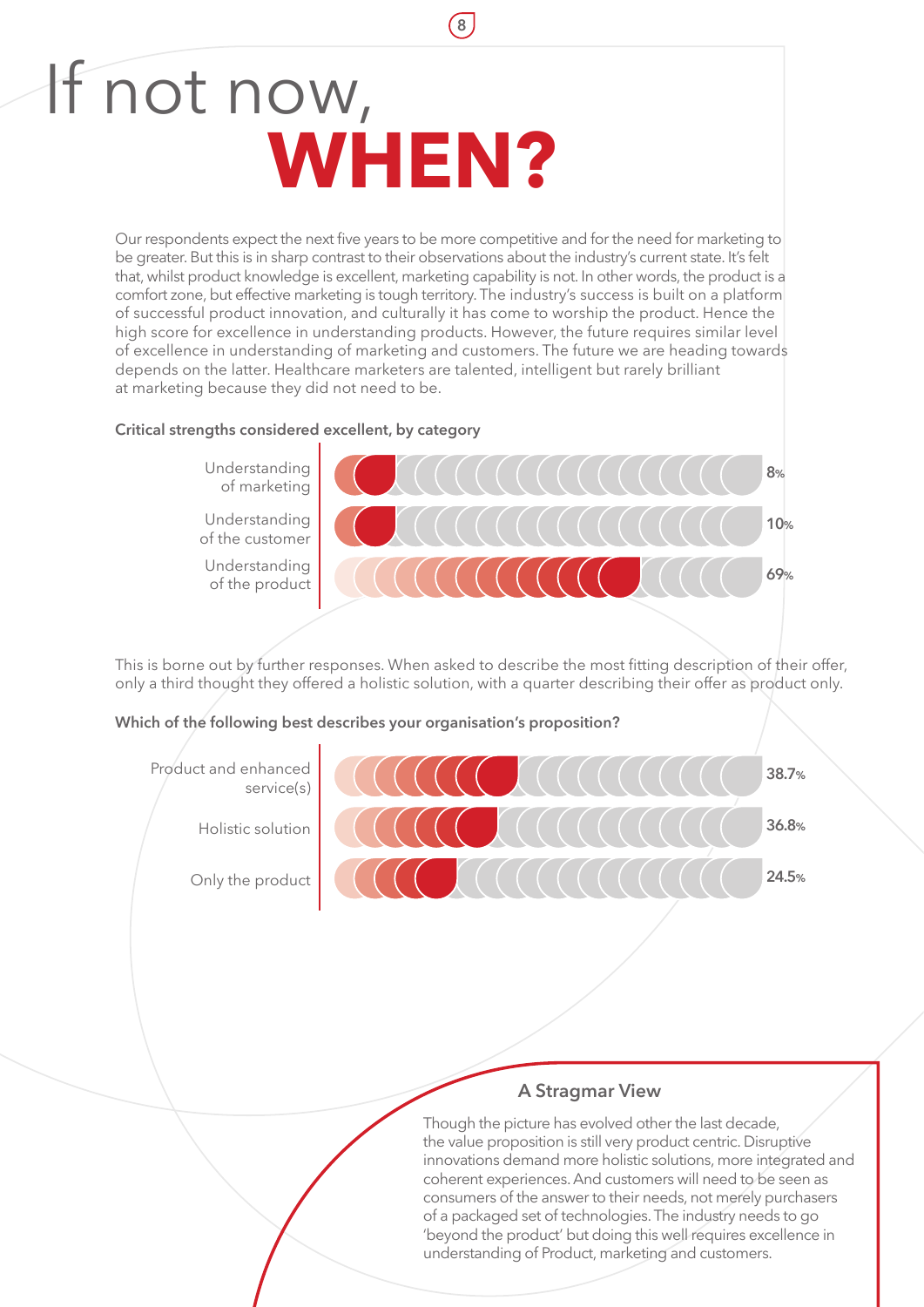### Don't believe the **HYPE** on digital

**9**

More than half of our 100+ Top Tier respondents surveyed described themselves (and by inference, we assume, their organisations) as 'behind the curve' with regard to digital activities.

#### **Where are you on your digital journey (vs the healthcare industry)?**

**53.9%**

**Ahead of the curve 46.1%**

So, the respondents were evenly split between being ahead and behind the curve. Which sort of makes sense. But if you read between the lines, and look at some of the other responses, especially with regard to innovation and excellence in product understanding, this result reveals a disconnect. Since the respondents generally recognised that digital was not a strength in healthcarer marketing currently, you could take the view that, unfortiunately, many respondents also lf the respondents feel they lag behind what is expected with regard to digital, and the other half don't accept the fact. By design the question should reveal a 50:50 split, and the response reflects an honest and frank assessment of where organisations are in their evolution. This fair assessment is an important bedrock for progress

### **A Stragmar View**

The need to adopt the latest digital technologies and platforms is well established. But in some cases, the desire to adopt digital clouds the purpose of doing so. Technological innovation will continue to accelerate, but adoption must be grounded in the reality of our customers, our ecosystem, and even our organisation. However, it is important to stay on the journey and adopt good, rather than wait for perfect.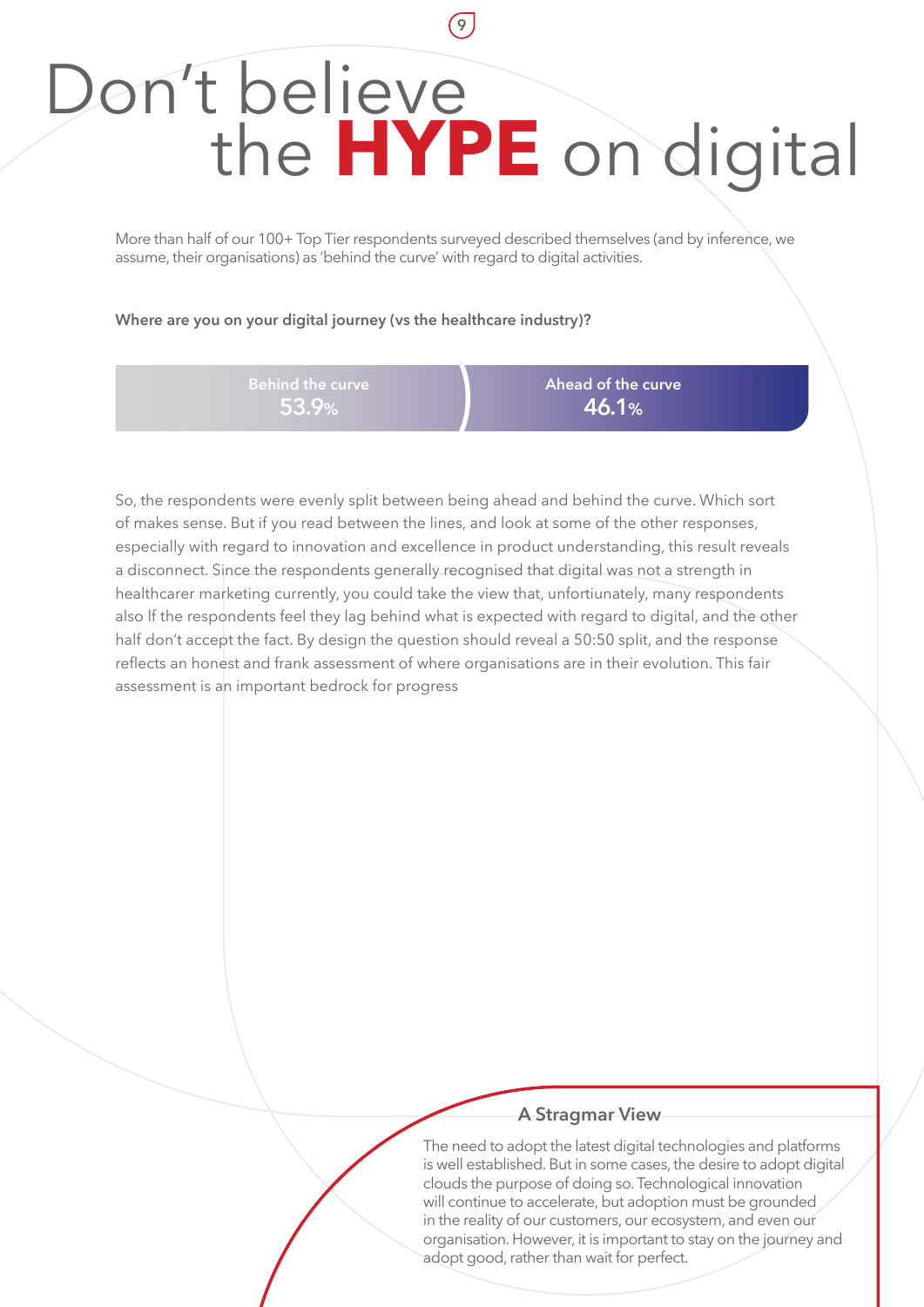### **10** The rise of the **OMNICHANNEL**

**Which stage are you at with Omnichannel?**

We saw earlier that 9 out of 10 of our 100+ Top Tier respondents viewed 'omnichannel' initiatives as being key to future success. Omnichannel being defined as an integrated and connected approach across multiple channels of communication, rather than just ensuring an assortment of activities is in place across an assortment of channels. But what stage are they actually at, today? The responses were promising, with fewer than 5% saying they weren't doing it at all. And yet, compared to the 90% recognition of the need to be omnichannel, the responses here showed that only 14.5% were fully omnichannel, or fully omnichannel but optimising. **48.1%** Running omnichannel<br>approach, but early days approach, but early days **32.7%** Started to move in this direction **13.5%** Fully omnichannel, but still optimising **4.8%** Not doing it at all **1.0%**

### Complete omnichannel approach

### **A Stragmar View**

If there was ever an initiative that would benefit from purpose drive marketing, it is Omnichannel. The future is omnichannel but effective omnichannel is more than technological integration but equally cultural and functional integration. At the heart of Omnichannel is a desire to give customers a seamless and frictionless experience.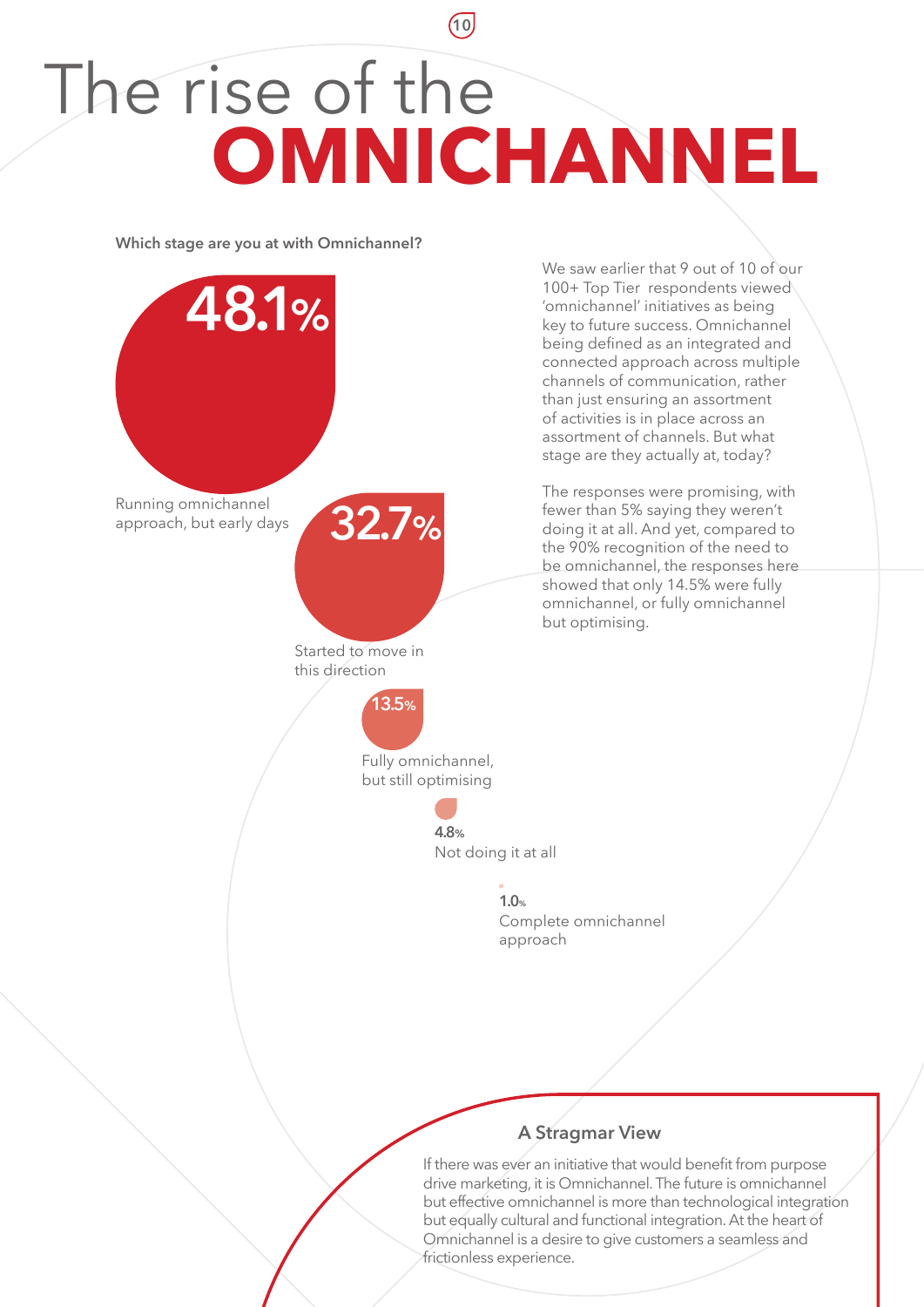### We need to be people **PEOPLE**

**11**

It is not surprising that such a talented industry lacks marketing capabilities. The healthcare and health tech industry has relied heavily on product innovation driven by scientists and engineers, leaving the marketer's role as part marketing, part sales support, part product management. Indeed, almost every leader we asked had been involved in a Marketing Transformation project, and generally the impact of these projects is judged to have had a positive impact on their business. When asked the most important element that needs to improve to make a step-change in marketing, the consensus is: people.

Process and technology were also cited. Healthcare marketers are usually not formally trained in marketing, because often they have strong scientific or engineering backgrounds. As a result, most learn on the job and within their environment. Given the insular nature of the industry, with its tendency to perpetuate the status quo and 'manage', rather than improve, the regulatory issues, it is not surprising that the leaders identify the next transformation in marketing as requiring transformation in people, rather than in process, technology or structure.



### **What needs to improve most, to increase marketing effectiveness?**

### **A Stragmar View**

We need a bold move. We need to break out of the routine. Somewhere along the way, we've retrenched into a world of features, and lost the courage to proudly present the solution. Playing it safe doesn't win. People with courage trump process, every time. We need to build up and strengthen our people so the bold can lead. They are the raw material of our industry – for the next chapter we need to develop them.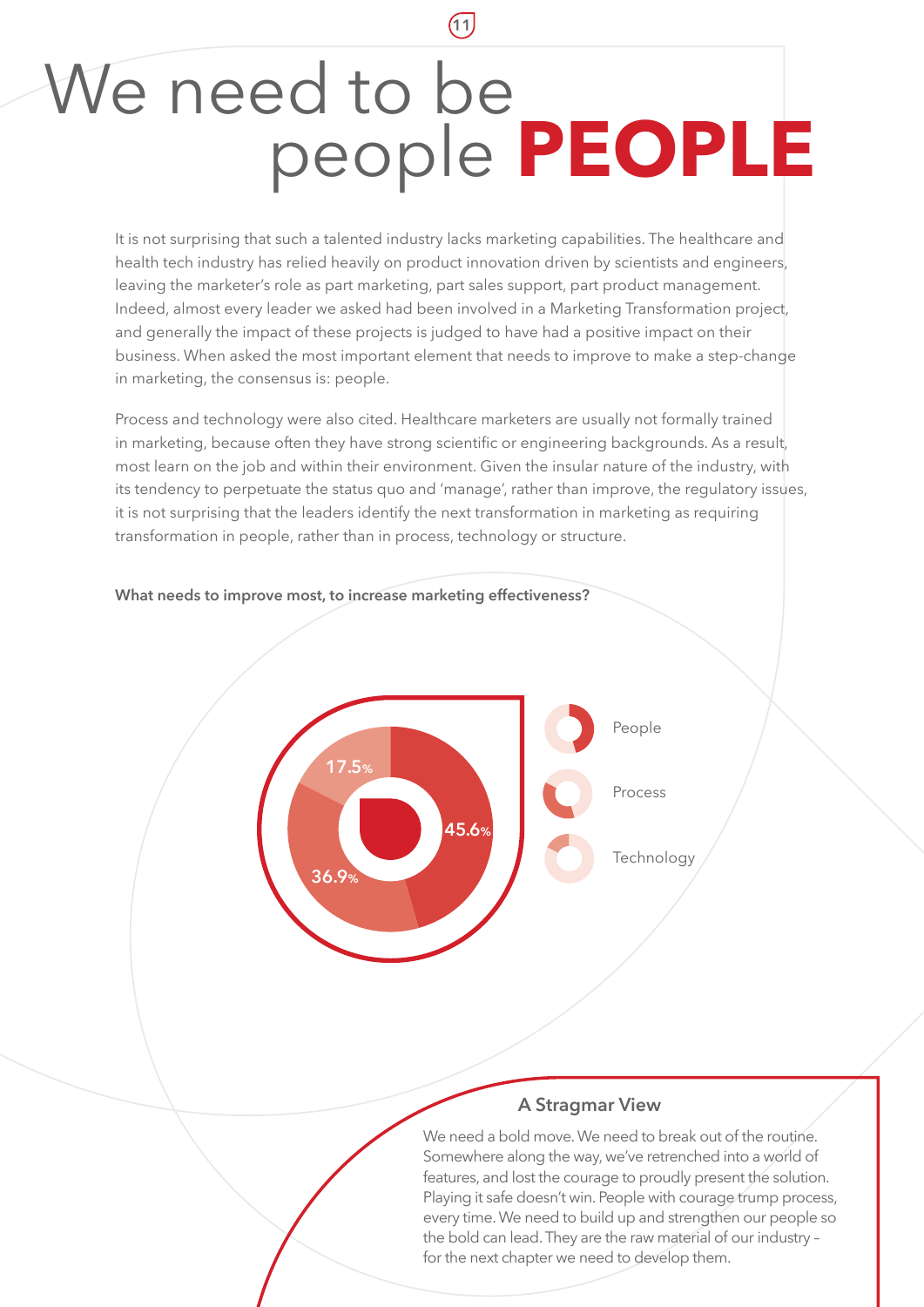### Views from **THE TOP**

Our potential is huge, but the prognosis is poor. An injection of ambition is required to build on the indisputable success of the healthcare industry. Marketing in our industry must become more ambitious to be able to overcome the frequent tactical barriers. Rising above the vicious circle where nothing is exciting, so nothing exciting is done, requires greater resolve, not acceptance.

**12**

Marketers should operate more like entrepreneurs, where they elevate themselves beyond 'distributors of products', towards being creators of health solutions. To do this, they need to look at where they can innovate to create value. The lesson for entrepreneurs is clear: if you want to create and capture lasting value, don't settle for an undifferentiated commodity business. It is more rewarding in every sense to risk boldness, rather than settle for triviality.

Tolstoy opens the novel Anna Karenina with: "Happy families are all alike; every unhappy family is unhappy in its own way." But in business, and marketing, it is the opposite. All happy companies are different: each one earns a monopoly by solving a unique problem. All failed companies are alike: they fail to escape competition. So, if it is a truism that failures share commonality, but successes embrace individuality, it's plain there can be no cookie-cutter template for successes.

What lessons can be learned that can point us away from failures? Of course, there are many, but let's start with five of the most vital.

- **1. Back to basics.** Time to embrace 'REAL MARKETING' training and development of Marketers in fundamentals of marketing, but in a practical way that combines context and competence.
- **2. Democratise marketing.** Marketing has evolved, and the future of marketing requires embracing functions outside of the traditional marketers. We need to democratise marketing to unleash its full potential.
- **3. Go beyond healthcare.** We have to look beyond our borders, learn from, and embrace, ideas outside our sector, because the puzzle we are solving has evolved. We need to seek, and embrace, fresh answers.
- **4. Embrace your mistakes.** We must create appropriate safe zones that do not risk patient or clinician safety but which allow the design of new ideas to power the industry forward.
- **5. Plant the tree.** The best time to plant a tree is 20 years ago, but if you didn't do it then, do it now. Preparing marketing for the future needs to start now, and change of the kind we are seeking takes time to grow. If you have started, accelerate. The future is here.

#### **So, are we fit for the future?**

We began our report with that simple question. And, it seems, the answer is this: The industry *was* fit for yesterday, maybe even fit for today. But it is clear that it is no longer fit for the future. The industry does, however, have the raw ingredients to get fit for the future, but urgent action is needed.

We at Stragmar can help your organisations bring the learnings of this report to life. Because that future has already started.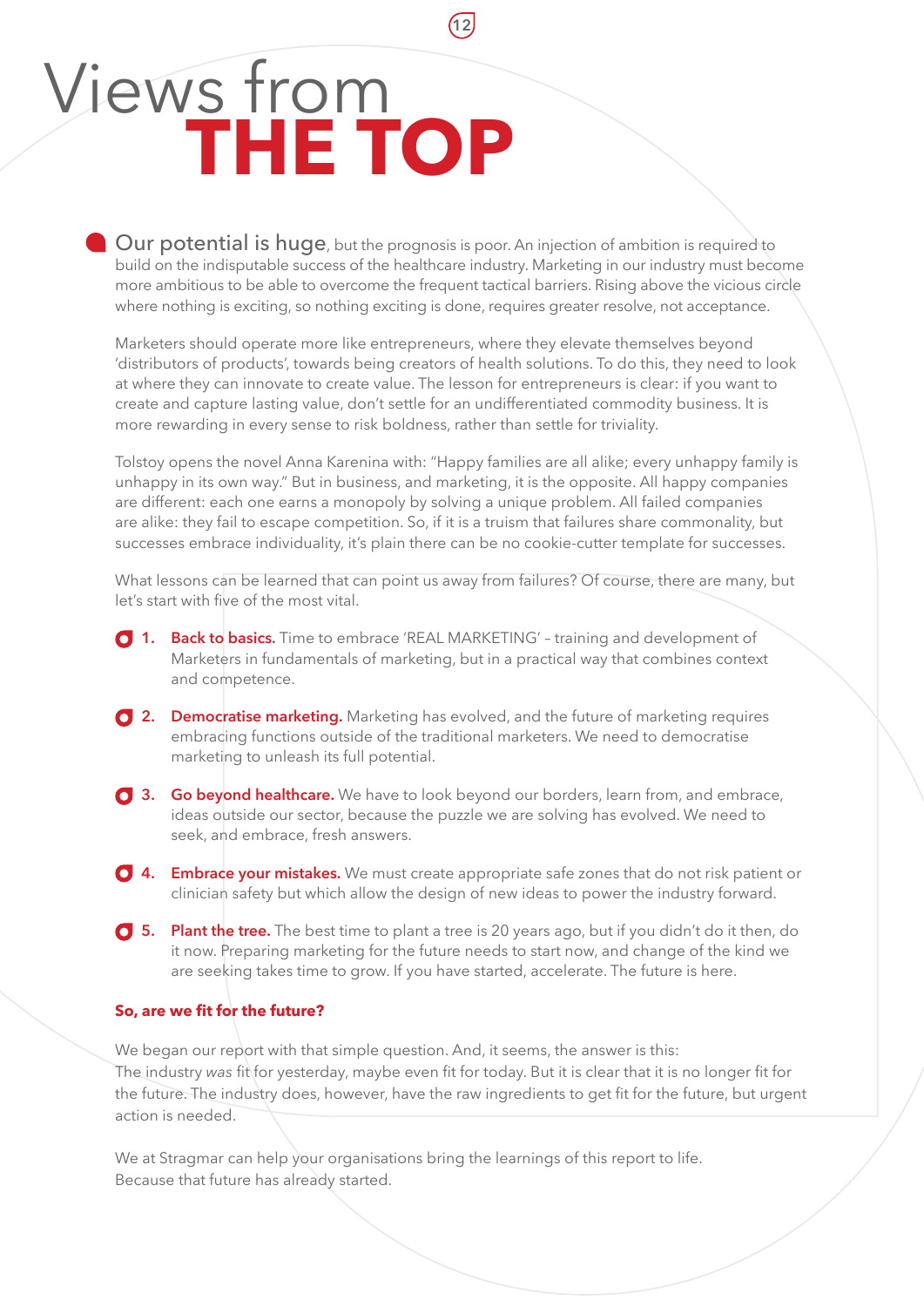### A word or two from **STRAGMAR**

**13**

#### **Baba Awopetu, Founder, Stragmar.**

When I started to structure the survey I knew for certain that two things would be critical. Firstly, we needed to survey highly experienced leaders from the senior levels of blue-chip organisations, as well as leaders in nimble innovative organisations, what I call Top Tier Respondents. And secondly, 100 respondents was the ideal number of respondents for there to be enough clarity for real learnings, as well as being manageable.

Well, we got our 100. And a few extra. Our respondents were happy to give their time and wisdom, and each fell into the category of Top Tier. We structured our survey so as to tease out both a sense of where the industry is, and where it should go. Of course, our respondents are the individuals tasked with leading us there, so their views, frank and sometimes painful, are vital.

And what became clear is this: across Pharmaceuticals, Medical Devices and other Healthcare markets, we have the talent and the aspiration to improve. And of course, what we do matters – after all, it is our jobs to help health innovation take hold in the world. Strategic marketing must centre on growth, but how we achieve this depends on our collective courage, ingenuity, passion and commitment.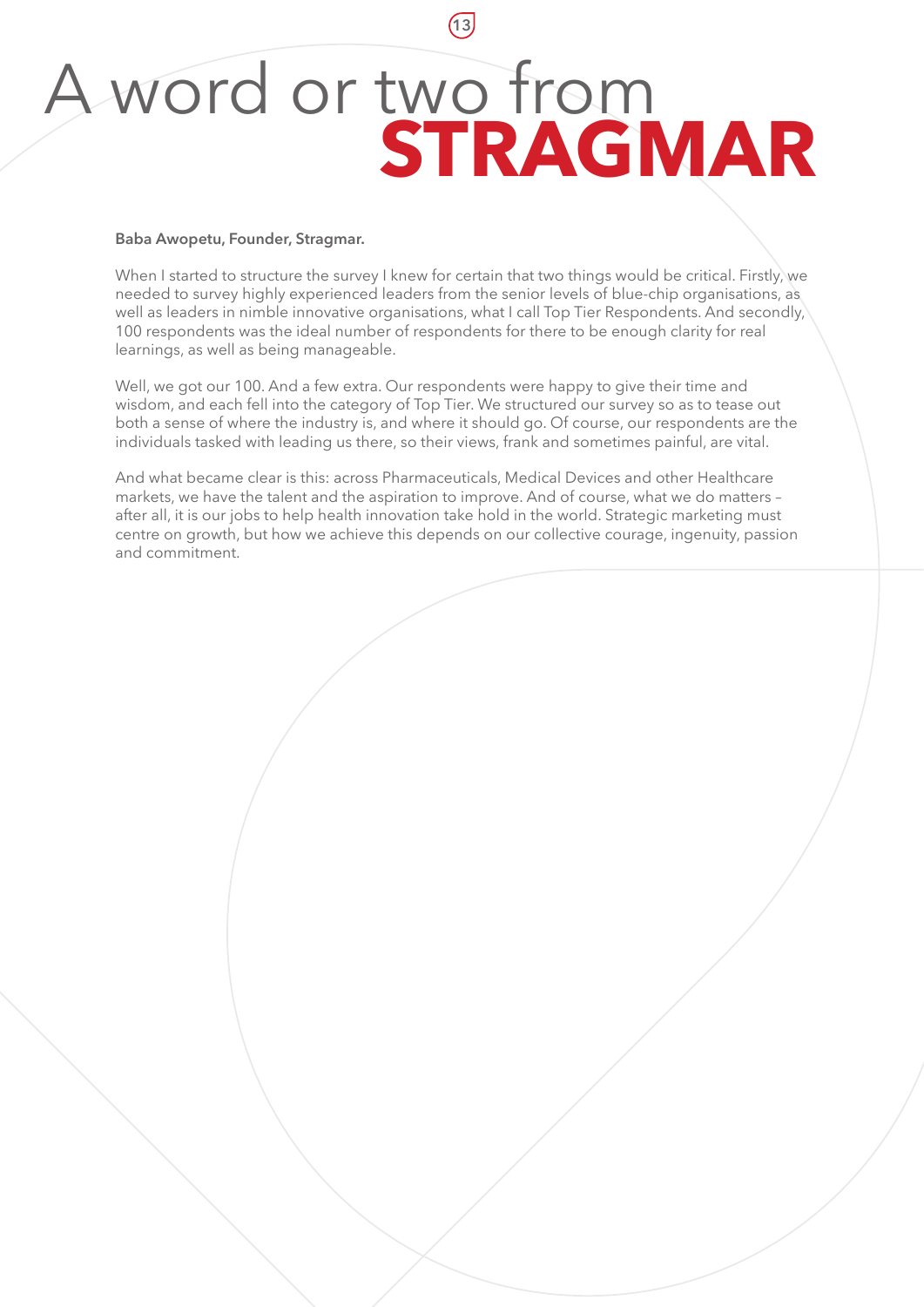### A word or two from the **REPORT TEAM**

**14**

This report has had the support and involvement of several organisations which have contributed to the analysis and conclusions presented here, and in the fuller report which you can obtain from Stragmar.

#### **[Selwyn Learner, Creative Director and Founder, Learner Adams Bones.](mailto:selwyn.learner@lab-culture.com?subject=Stragmar Report enquiry)**

selwyn.learner@lab-culture.com

One of the most frustrating things in healthcare communications is the sense that great ideas are the victims of safe ideas. Whether it's developing omnichannel strategies or simply intuitive, appealing consumer engagement, client concerns over regulation and implementation often lead to hesitation or dilution. Developing strong creative solutions isn't window dressing for a product, it's a roadmap for success. Because it gives you an engaging platform upon which to have a conversation. If this survey shows us anything about the future it's this: big bold ideas and innovation must be tomorrow's currency. We can't afford to settle for average.

#### **[Zara King, Director, Beaumont Consulting Services](mailto:zara.king@beaumontcs.com?subject=Stragmar Report enquiry)**

zara.king@beaumontcs.com

This report which offers a unique window into the worldview of the most senior marketing executives in health and life sciences. What's clear is that the companies who will win in the next five years will be those who take a strategic, data-driven approach, based on marketing fundamentals. Those who focus on the customer and meet those customers where they are, in whichever channel is best. What's exciting is that many of the opportunities and challenges highlighted by our 100 Top Tier Respondents are directly within the gift of today's teams – the opportunity is there for the taking.

#### **[Paul Simms, CEO, Impatient Health](mailto:paul@impatient.health?subject=Stragmar Report enquiry)** paul@impatient.health

The pandemic is **not** a mere accelerant of previous plans. Or at least, it doesn't have to be. It's a chance to see differently, to change business models, to be as ambitious and creative as patients hope we can be. That requires courage, it requires going against convention, it requires unlearning what got us into the leading position we're in today. And so yes, it's frightening, which is why many teams and organisations benefit from external support that can offer guidance, and bolsters courage, along the journey to 'better'.